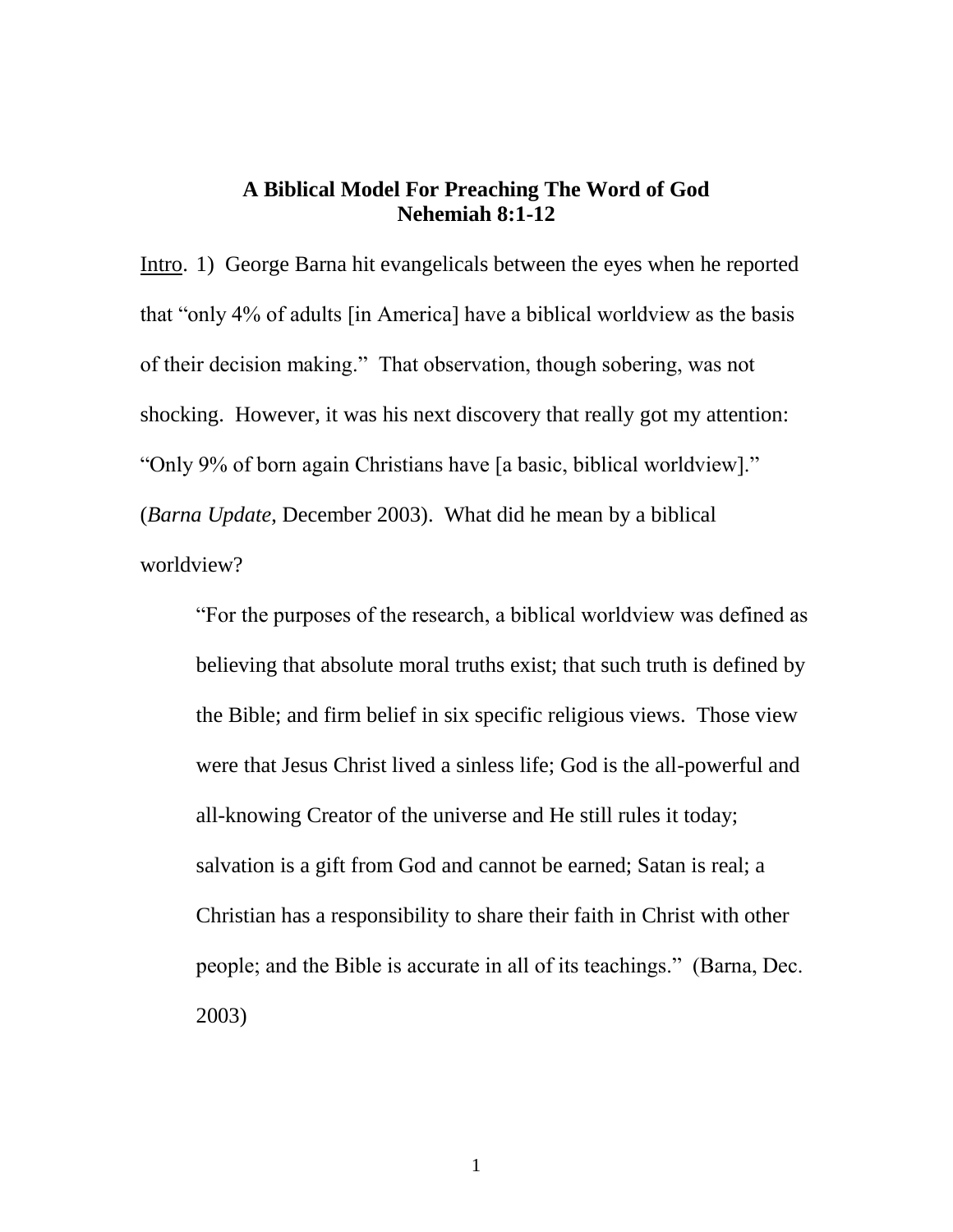2) Boston College Professor Stephen Prothero helped put this in stark perspective when writing for the *Los Angeles Times* in 2005 he said:

The sociologist Peter Berger once remarked that if India is the most religious country in the world and Sweden the least, then the United States is a nation of Indians ruled by Swedes….

Things are different in Europe, and not just in Sweden. The Dutch are four more times less likely than Americans to believe in miracles, hell and biblical inerrancy. The euro does not trust in God. But here is the paradox: Although Americans are far more religious [perhaps today we would say spiritual] than Europeans, they know far less about religion…

In Europe, religious education is the rule from the elementary grades on. So Austrians, Norwegians and the Irish can tell you about the Seven Deadly Sins or the Five Pillars of Islam. But, according to a 1997 poll, only one out of three U.S. citizens is able to name the most basic of Christian texts, the four Gospels, and 12% think Noah's wife was Joan of Arc. [Hopefully the History Channel's series on the Bible will improve that percentage!] That paints a picture of a nation that believes God speaks in Scripture but that can't be bothered to read what he has to say…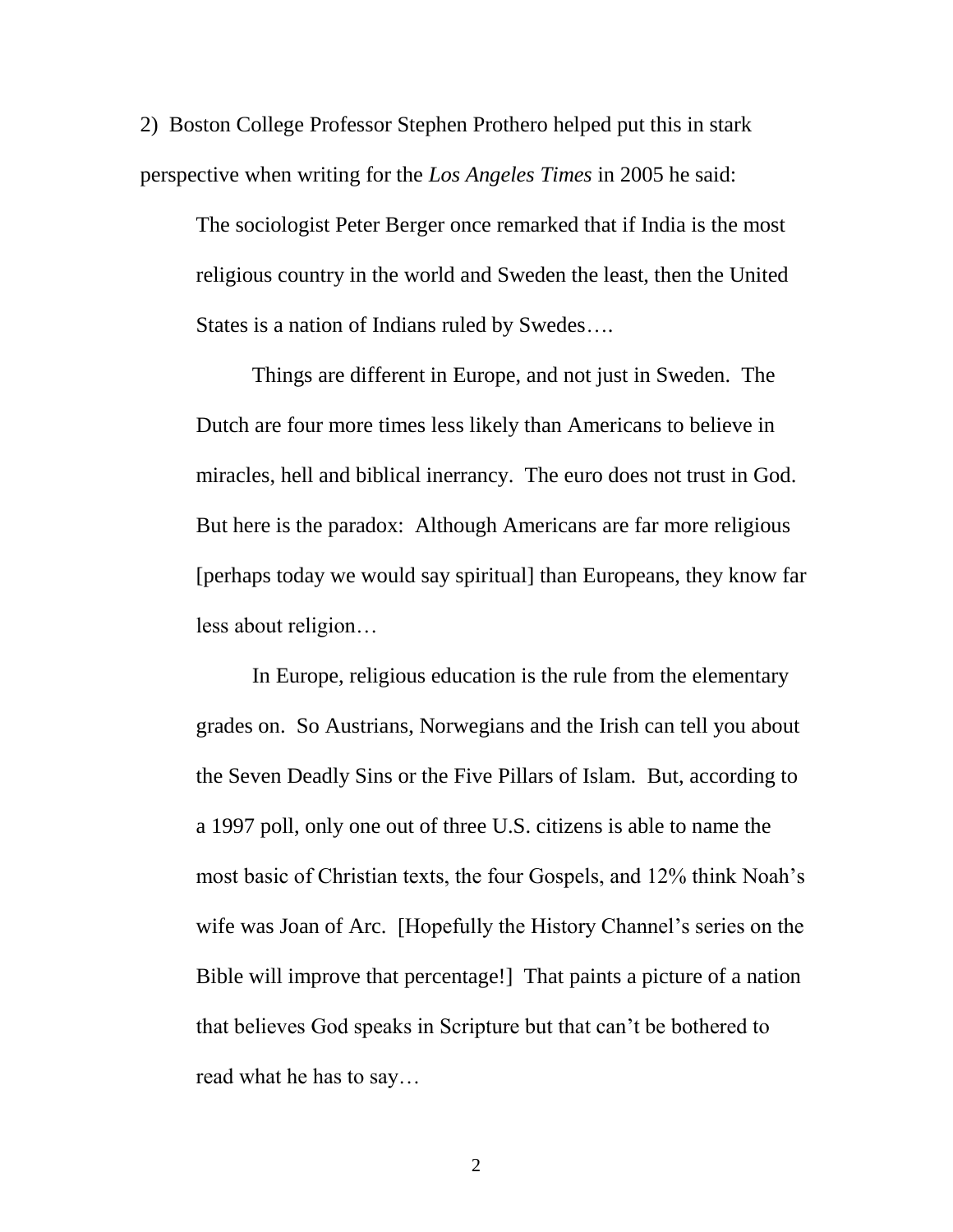When Americans debated slavery, almost exclusively on the basis of the Bible, people of all races and classes could follow the debate. They could make sense of its references to the runaway slave in the New Testament book of Philemon and to the year of Jubilee, when slaves could be freed, in the Old Testament book of Leviticus. Today it is a rare American who can engage with any sophistication in biblically inflected arguments about gay marriage, abortion or stem cell research…

How did this happen? How did one of the most religious countries in the world become a nation of religious illiterates? Religious congregations are surely at fault. Churches and synagogues that once inculcated the "fourth R" are now telling the faithful stories "ripped from the headlines" rather than teaching them the Ten Commandments or parsing the Sermon on the Mount (which was delivered, as only one in three Americans can tell you, by Jesus). But most of the fault lies in our elementary and secondary schools. (Stephen Prothero, "A Nation of Faith and Religious Illiterates," *latimes.com* (1-12-05).)

I take issue only with Prothero's last statement. The fault lies not with the schools but with the churches and, in particular, the pulpits. Walt Kaiser is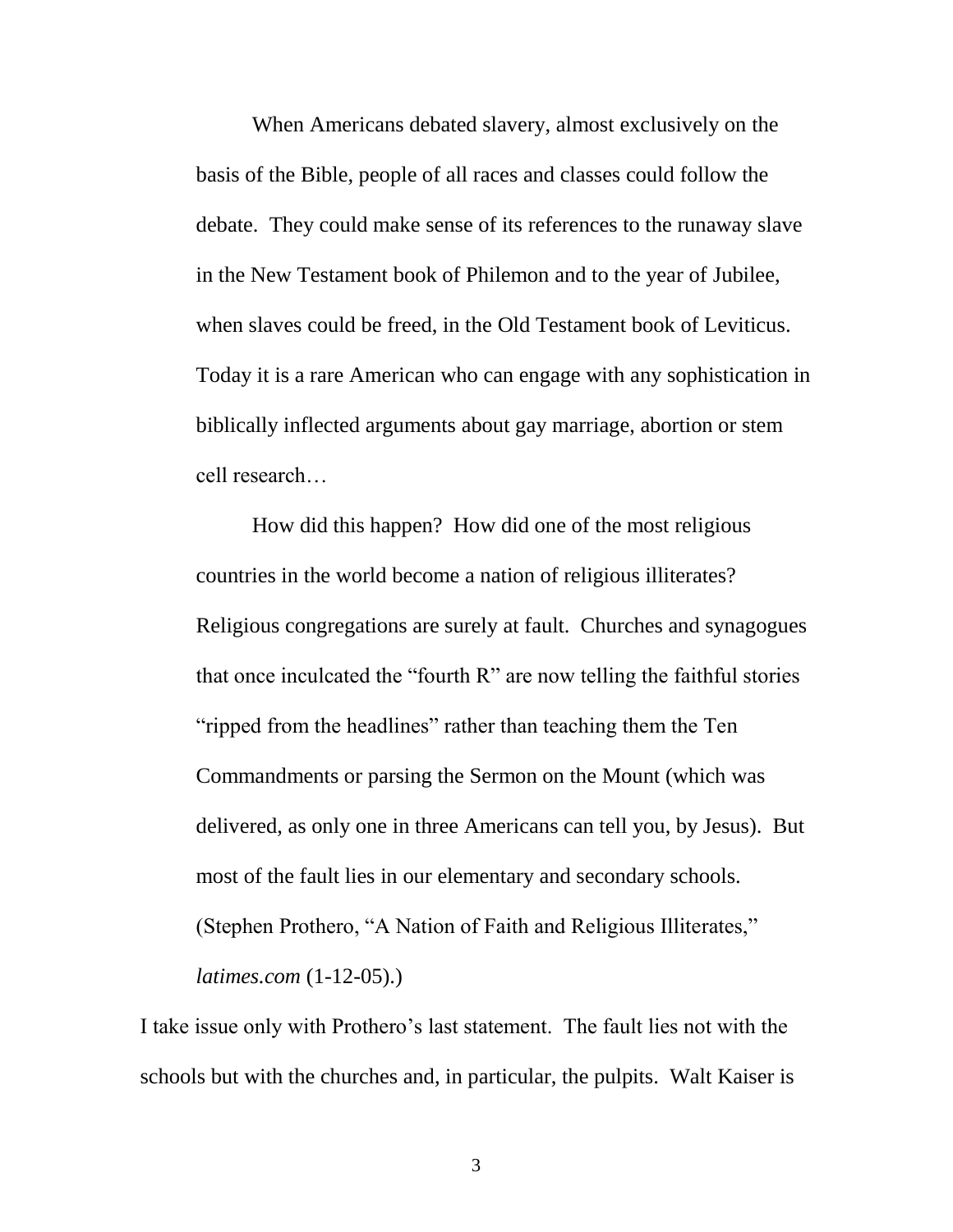exactly correct when he says, "One of the most depressing spectacles in the church today is her lack of power….At the heart of this problem is an impotent pulpit." (p.235-36). Seduced by the sirens of modernity we have jettisoned a word-based ministry that is expository in nature. We have, in our attempt to be popular and relevant, become foolish and irrelevant. Skiing across the surface needs of a fallen, sinful humanity we have turned the pulpit into a pop-psychology side-show and a feel-good pitstop. We have neglected preaching the whole counsel of God's Word. Too many of our people know neither the content of Scripture or the doctrines of Scripture. Preaching the cross of Christ and the bloody atonement accomplished by His death is the exception rather than the norm. Some choose to focus on politics, others current social issues, still others emotions, relationships and the list goes on and on. If the Bible is used at all, it is usually as a proof-text out of context with no real connection to what the speaker is saying.

3) A recent study says only "one in six adults make moral decisions based on the content of the Bible," with close to 50% making their moral choices "on the basis of specific principles or standard's they believe in." The survey revealed, "Most born-again Christians hold a confusing and inherently contradictory set of religious beliefs that go unchecked by the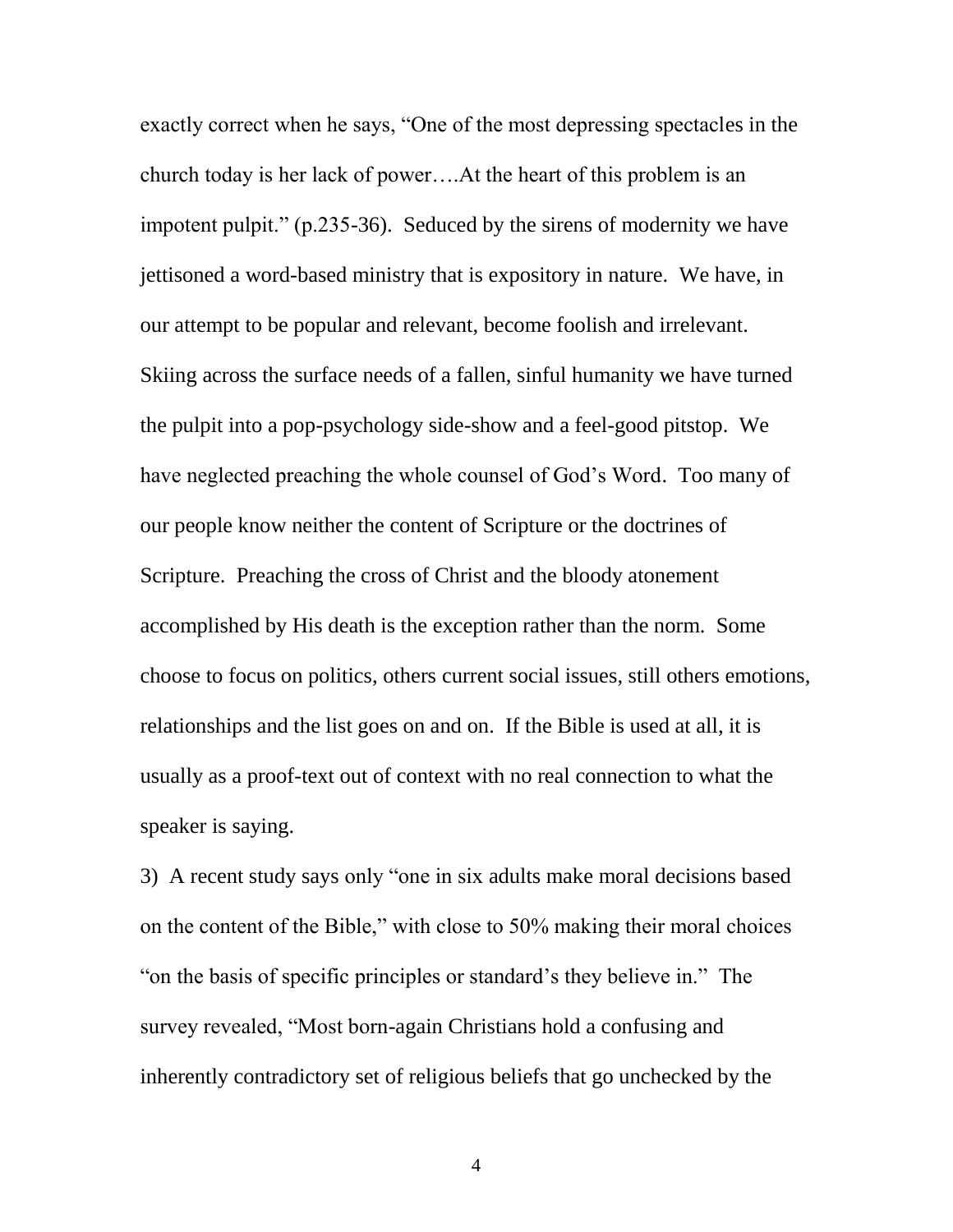leaders of their faith community…[indeed] churches base their sense of success on indications such as attendance, congregant satisfaction, dollars raised and built-out square footage. None of those factors," it was noted, "relates to the kind of radical shift in thinking and behavior that Jesus died on the cross to facilitate." (*RNS*, Aug, 2005, Barna Report).

4) The words of the prophet Amos have never been more piercing, "Behold, the days are coming," says the Lord GOD, "That I will send a famine on the land, Not a famine of bread, Nor a thirst for water, But of hearing the words of the LORD. They shall wander from sea to sea, And from north to east; They shall run to and fro, seeking the word of the LORD, But shall not find it." Ours is a day when people are more familiar with the characters of Star Wars, Harry Potter, Lord of the Rings, The Hobbit and the Twilight Saga than they are the men and women of Scripture.

5) However, our day is not unique. There have been other times when there was a famine in the land concerning the Word of God, and one of those times was in the days of Nehemiah and Ezra. And yet here in Nehemiah 8, we see a return to the Holy Scriptures, a return, verse 1 tells us was, initiated by the people. In an event we could describe as a "Bible Revival," a pattern for how we preach the Scriptures appears before us. The text before us is descriptive not prescriptive. Still, what we see is worthy of our careful study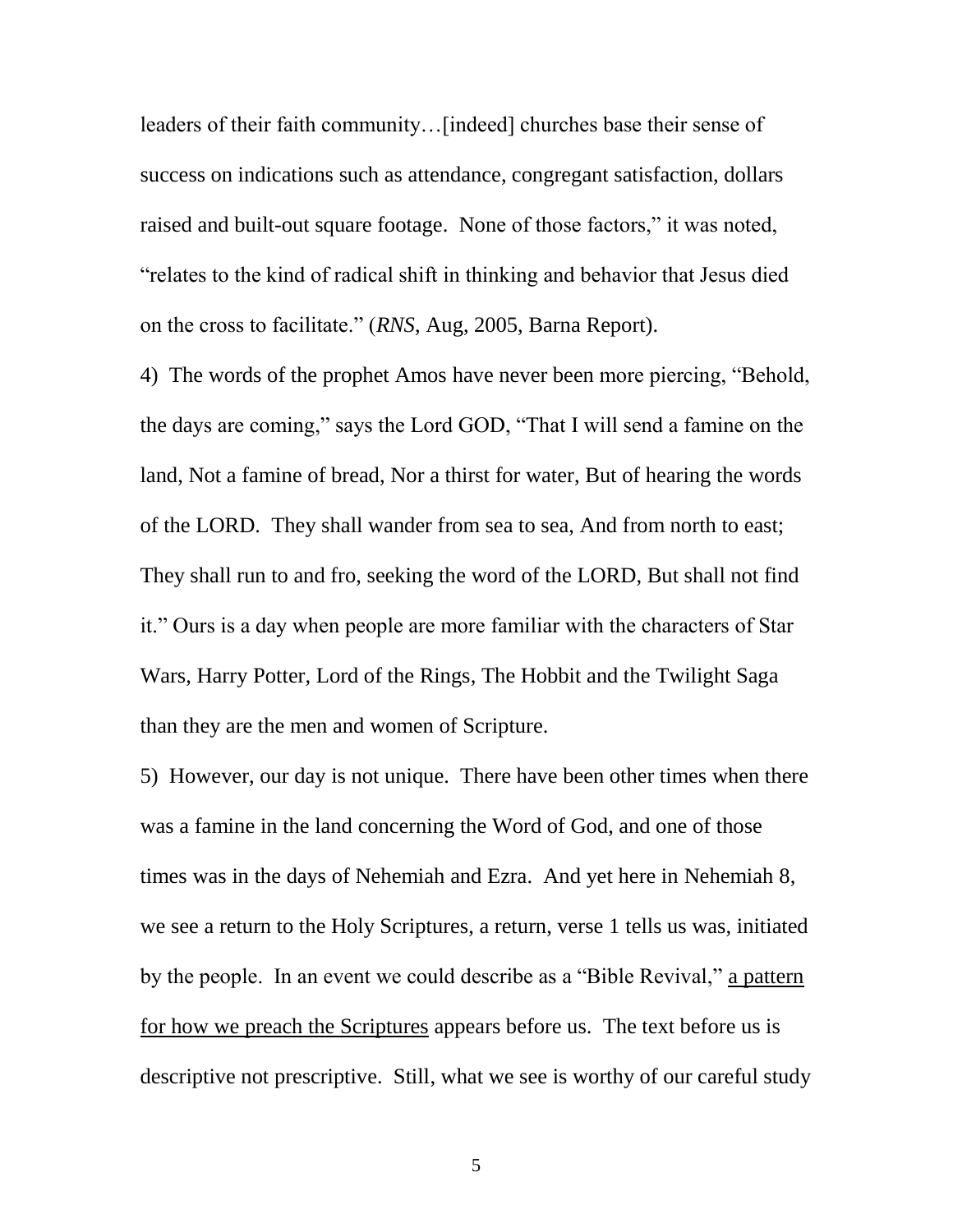and also for our consideration for how we handle the Word of God. In Nehemiah 8:1-12 we discover 4 essential elements that should be present each and every time the Word of God is proclaimed. The gravity of this assignment is put well by D.A. Carson who writes:

"Make a mistake in the interpretation of one of Shakespeare's plays, falsely scan a piece of Spenserian verse, and there is unlikely to be an entailment of eternal consequences; but we cannot lightly accept the same laxity in the interpretation of the Scripture. We are dealing with God's thoughts: we are obligated to take the greatest pains to understand them truly and to explain them clearly."

Trans. Note with me first:

## I. Preaching Should Draw Us Together To Hear the Man of God 8:1

- The people of God have come thru a triumphant but traumatic time.  $\bullet$ Against great opposition the wall of the city has been rebuilt. The nation is now well-organized, well-equipped, well-defended, and well governed.
- Still, there is something missing. A spiritual dryness has spread across the land, a dryness so great that the people themselves sense the urgency of the situation.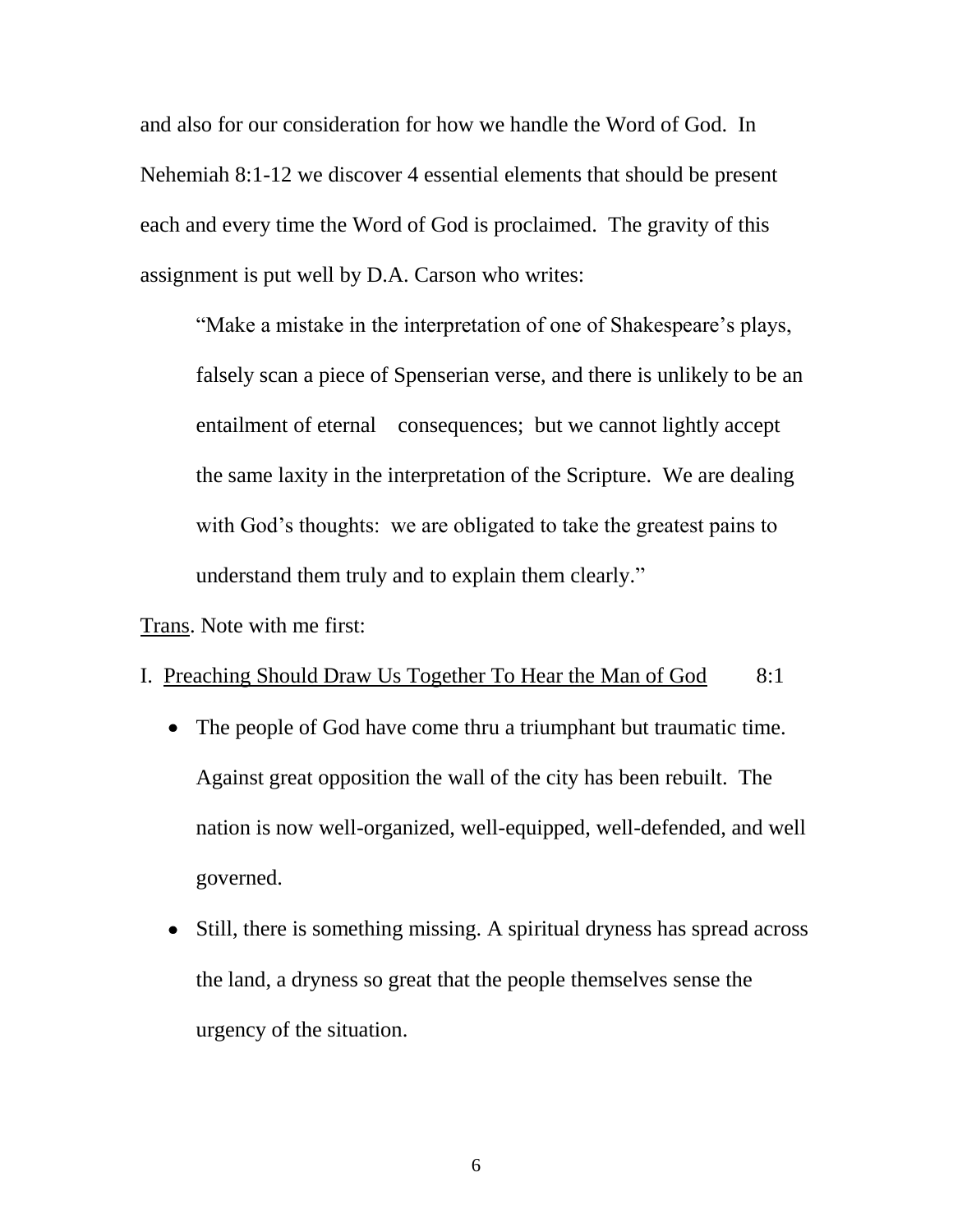- They gather on the  $7<sup>th</sup>$  month (7:73). The first day was the Feast of  $\bullet$ Trumpets, later celebrated as the New Year. The  $10<sup>th</sup>$  day was the Day of Atonement. The  $15<sup>th</sup>$  day the Feast of Tabernacles began. The time was right for a renewing of their covenant with God. The time was right for a return to the Word of God.
- 1) We Should Gather To Hear God's Servant
	- All the people gathered…People occurs 13 times in 8:1-12, all the people 9 of those 13 times.
	- Gathered as one man tells us they were unified, focused and ready with anticipation.
	- Called for Ezra, the man of God, the scribe. Ezra arrived in 458 B.C., but he has been off or behind the scene for 13 years (the date is now 445-444 B.C.). Being busy with many good things, the nation had neglected the best thing, the essential thing, the careful exposition of Holy Scripture.
	- Now they call for a man they trust, a man of the Scriptures, a man of God. Ezra we are told, is such a man, for in Ezra 7:10 the Bible says, "For Ezra had prepared his heart to seek the Law of the LORD, and to do *it,* and to teach statutes and ordinances in Israel."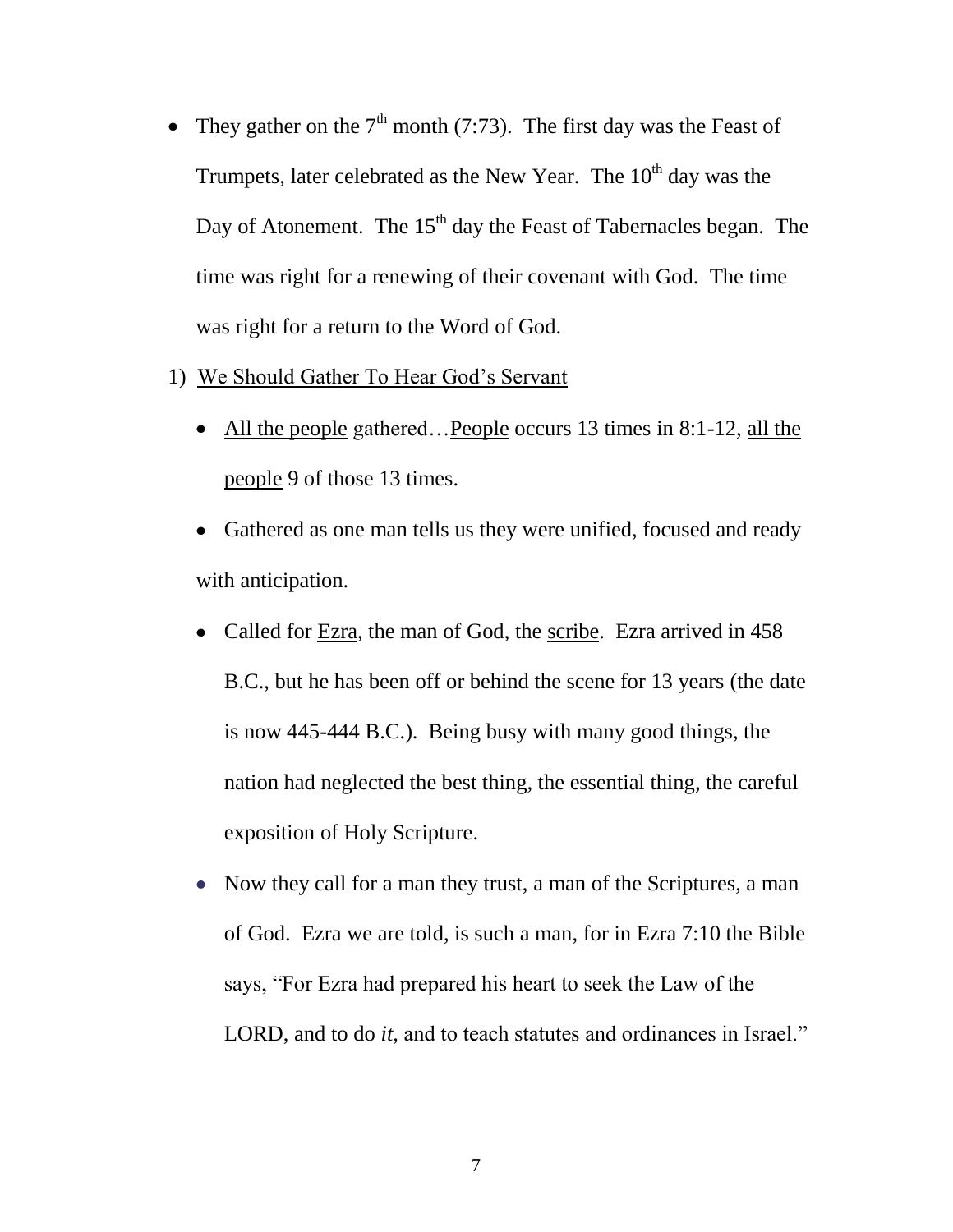Oh how this faithful servant anticipates "The Faithful Servant, the Servant of the Lord, the Messiah Himself."

# 2) We Should Gather To Hear The Holy Scriptures

- The people asked for one thing and only one thing: the Book of the Law of Moses, the Torah, the Word of God.
- J.I. Packer, noting the biblical and theological vitality of the Puritans writes, "The Puritans insisted that the preacher's task is to feed their congregations with the contents of the Bible – not the dry husks of their own fancy, but the life-giving words of God. Better not preach at all, they would tell us, than preach beyond the Bible, or without utter and obvious confidence in the quickening, nourishing power of the biblical message."
- Walter Liefeld adds, "Good expository preaching does not impress the congregation; it feeds them (p. 9). We must feed our people a steady diet of Bible.

# II. Preaching Should Help Us To Understand The Word of God 8:2-3, 5, 8

It is interesting to note who gathered for the teaching of the Word: "Men, and women and all who could hear with understanding." Apparently the youth and older children were not whisked away for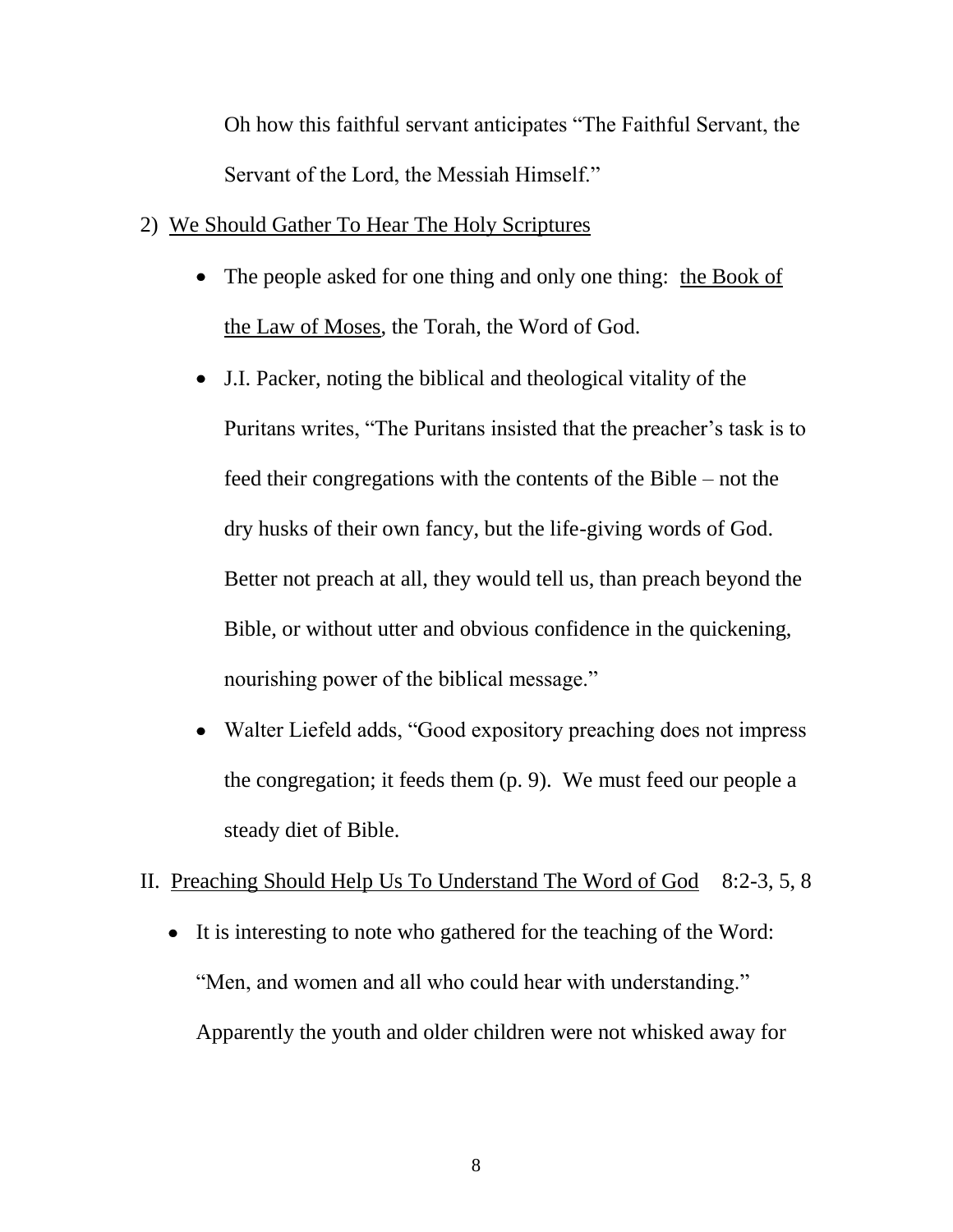"Children's Church" or "Solid Rock." God sees the benefit of the family coming together for worship and instruction and so should we.

- 1) We Must Read the Word of God 8:2-3, 8
	- Vs. 2: "all who could hear"
	- Vs. 3: "then he read...and the ears of all the people were attentive to the book of the Law (6x in 8:1-12)
	- Vs. 8: "So they read distinctly from the book, in the law of God."  $\bullet$
	- An important aside: It is a sin to read the Bible poorly! Read it accurately Read it clearly Read it passionately

Read it respectfully

# 2) We Must Listen To The Word of God 8:3

• This verse is remarkable. For 5-6 hours the people stood  $(v.5)$  and they listened. Why? Because this was the Word of God and they were hungry for it, desperate for it. Commenting on these verses in Nehemiah, Bryan Chapell notes: "Here the exposition of the Word involved three elements: presentation of the Word (it was read); explanation of the Word (making it clear and giving its meaning); and exhortation based on the Word (the Hebrew terms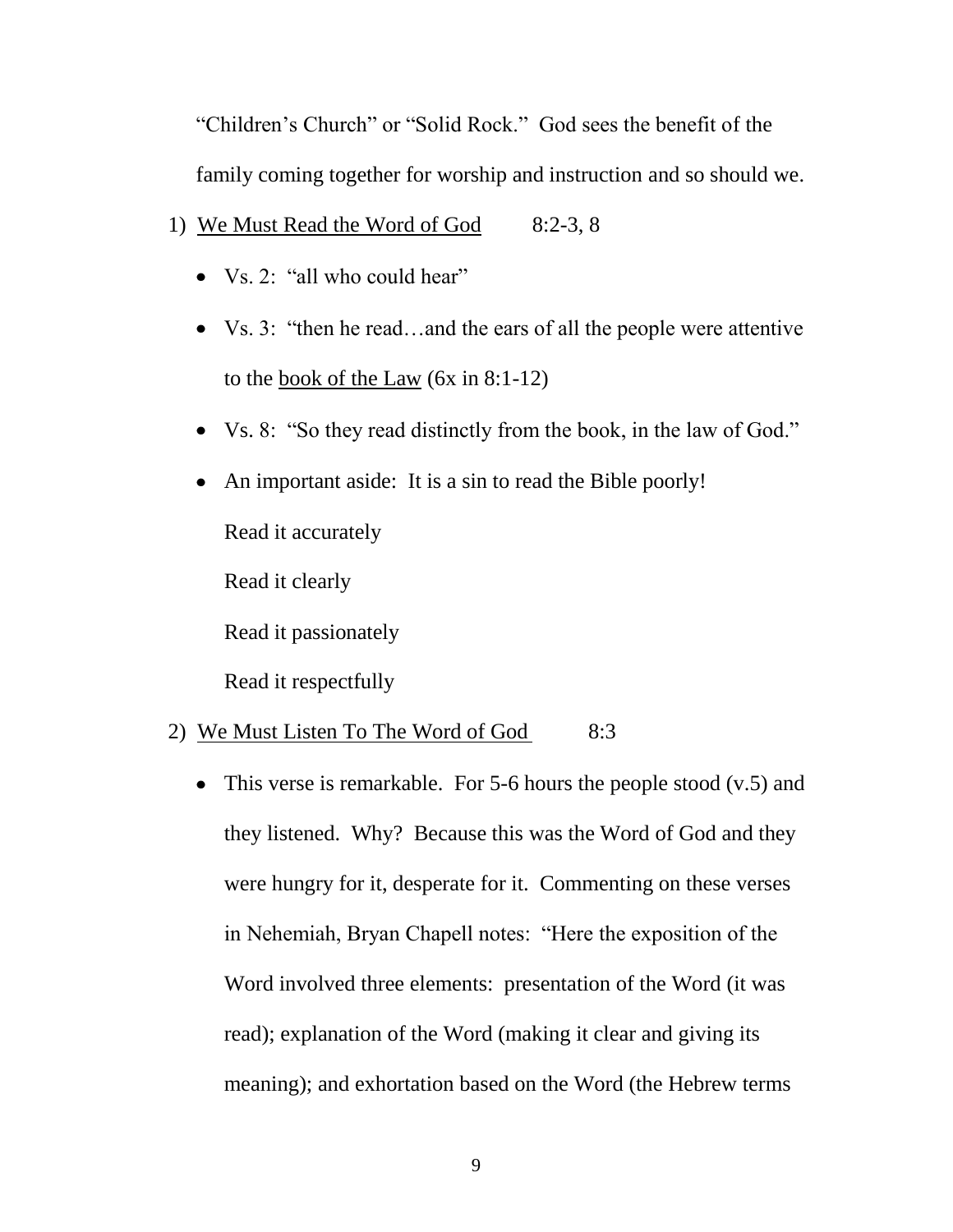indicate the priests caused the people to understand in such a way that they could use the information that was imparted). The Word itself, explanation of its content, and exhortation to apply its truths composed the pattern of proclamation." (80-81)

- They did not listen to the reading of a chopped-down, dumbed- $\bullet$ down, user-friendly *100 Minute Bible* so they might, as publisher Len Budd said, "answer pub quiz questions on the Bible. (9-22-05) They listened long and they listened with intensity.
- 3) We Must Honor the Word of God 8:4-5
	- For 5-6 hours the people stood as the Word of God was read and explained. Ezra stood above them on a platform (vs 4-5), symbolically lifting the Bible above them as their authority, their guide. Al Mohler has well said, "The purpose of preaching is not that we ourselves might be heard, but that the text of the Word of God might be heard." (*Preaching : The Centrality of Scripture*, 11). This truth unavoidably drives us to the issue of authority in our lives.
	- Ultimately there are 4 basic sources of authority in life: A) Reason B) Experience C) Tradition D) Revelation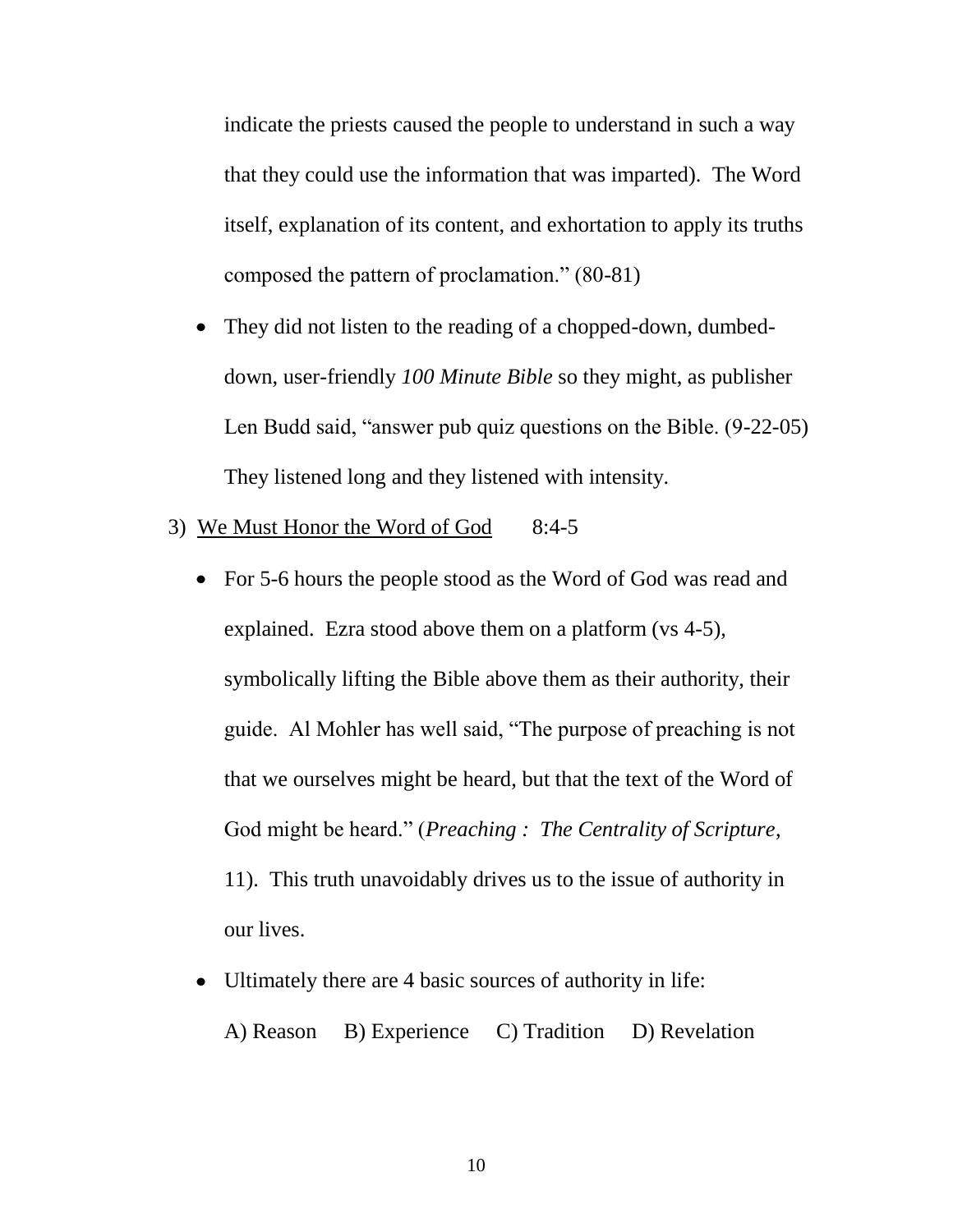Scripture must be preeminent in all cases. And the Christ of the Scriptures must be at the center in all cases.

- 4) We Must Explain the Word of God 8:8
	- Here is the key verse of our text. Three things are emphasized.
		- 1. Ezra and those with him read clearly (*NIV*, "making it clear")
		- 2. They gave the sense (*NIV*, "giving the meaning")
		- 3. They helped them understand the reading (Understanding is emphasized in vs. 2, 3, 7, 8, 12).

This is not the model of many teachers of modern and post-modern homiletics. For some in our radically egalitarianism context, "The preacher and congregation gather symbolically at a round table where there is no head and no foot, where labels like clergy and laity blur, and where believing or wanting to believe is all that matters. Here the preacher is neither the expert in scriptural interpretation nor the answer person in matters of faith. Here the preacher is simply the one charged with the responsibility of focusing homiletical conversation for the particular service worship. Although one person *may* do all the speaking during the time set aside for the sermon, it is the priesthood of believers, the entire community of faith, that is responsible for exploring the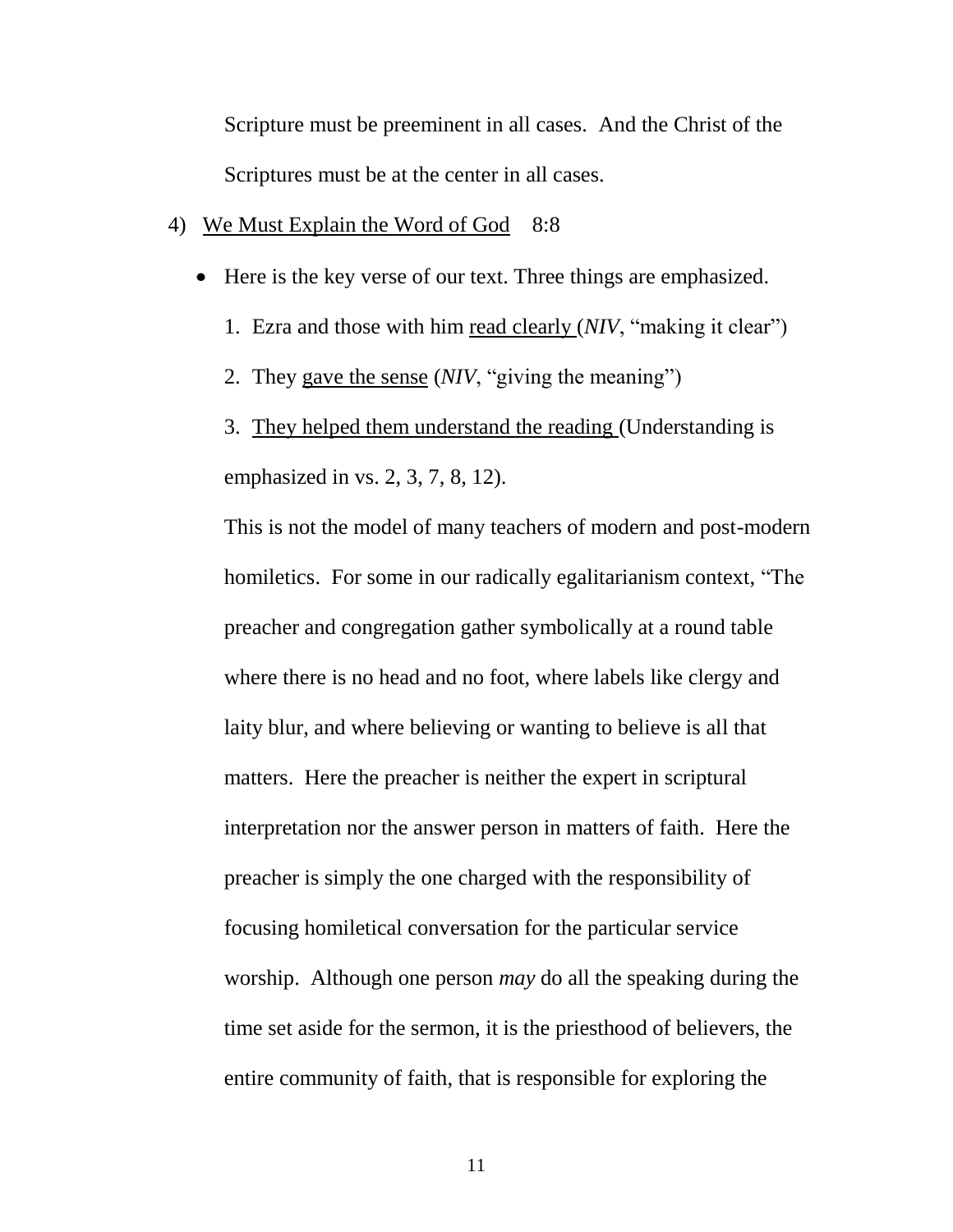Word and deciding its meanings, its claims, its direction pointings." Lucy Rose, "Conversational Preaching: A Proposal," *Journal for Preachers* 19 (1995): 26-30.

- Because of the prior captivity of the Hebrew people, many in the audience may have needed the Scriptures translated from Hebrew into Aramaic, interpreted and explained. The thrust of the text is clear. Ezra and his companions expounded the Word of God helping the people understand the Scriptures and their implications for doctrine and practice, for belief and behavior. Bottom line: they carried out the assignment of expository preaching not community conversation. They, as would Jesus in Luke 24:27 and 45, "interpreted to them…all the Scriptures…opened their minds to understand the Scriptures."
- Steven Olford would add to this: "Whether we are facing an individual, a study group, or a Sunday morning congregation, out handling of the Word of God should be expository, if it is to be authentic in the Biblical sense. I am aware, of course, that homileticians maintain that there are other ways to preaching a sermon, but I argue that for an utterance to be truly scriptural it must derive from sound exegesis and exposition."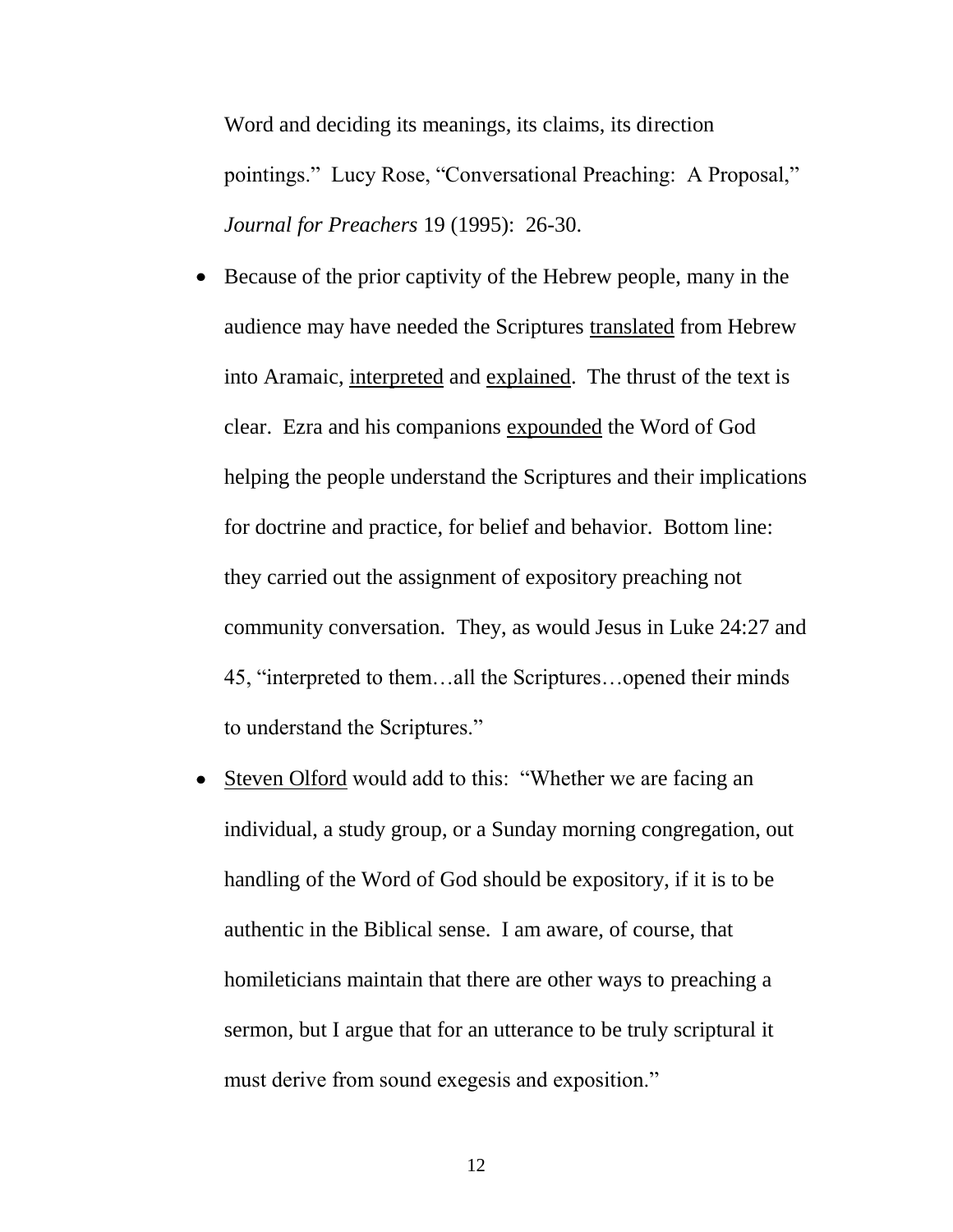- John Broadus lamented the absence of careful exposition in his own day when he wrote, "It is a mournful fact that the Universalists, Romanists, Mormons, can find apparent support for their heresies in Scripture, without interpreting more loosely, without doing greater violence to the meaning and connection of the Sacred Text than is sometimes done by orthodox, devout, and even intelligent men." (p.47)
- I would submit that how we preach and teach the Bible should model for our people how they handle the Word of God. If all the teachers in your church taught as you teach, would that really be a good thing? Many who claim to be expositors are not expositors!

### III. Preaching Should Move Us to Worship The God of the Word 8:6

- Derek Kidner points out that vs 6-8, "rule out any thought of  $\bullet$ bibliolatry" (p. 106) The purpose of preaching is to never be the mere impartation of knowledge (1 Cor. 8:1) Must there be a knowledge component, a content component in preaching? Absolutely! It is essential. But, there must also be an action component, a call to act as well.
- Two questions must always be raised and answered when we preach: 1) What do I want my people to know? 2) What do I want my people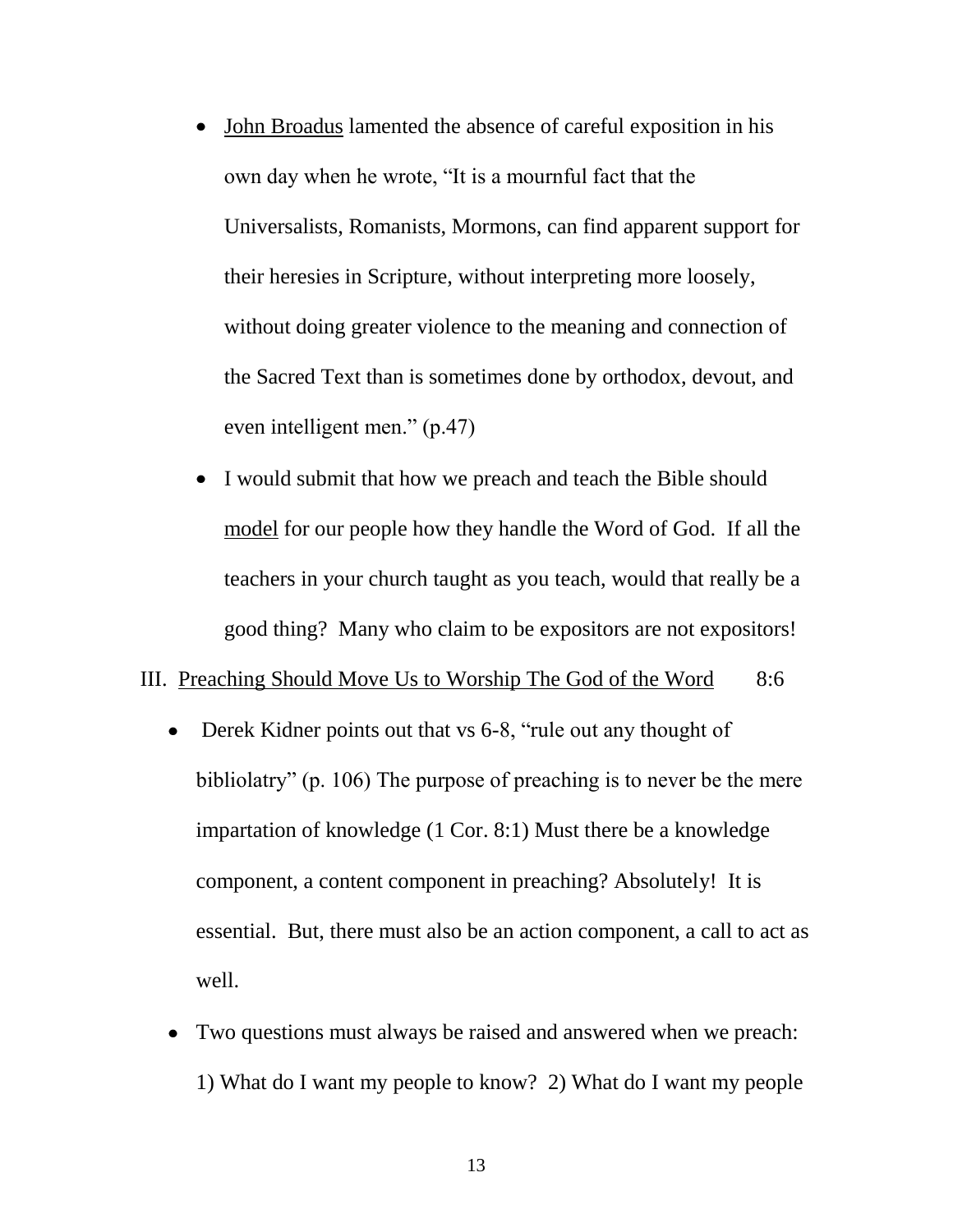to do? In the context of worship, we see 2 very appropriate responses in out text.

- 1) We Should Bless the Lord with Our Voice
	- Ezra blessed (NIV, "*praised*") Yahweh, the great God.
	- The people responded with their voice as well shouting, "Amen. Amen!" It is firm, established, we assent, we agree. The repetition is for emphasis and reveals the intensity of their heart and affection for God. These words anticipate those of Paul in 2 Corinthians 1:20, where speaking of Christ he writes, "For all the promises of God find their Yes in him. That is why it is through him that we utter our Amen to God for his glory." However, they did not stop here in their worship.
- 2) We Should Bow Before the Lord with Our Face
	- While shouting "amen, amen," they lifted their hands in adoration, and bowed their heads and put their faces to the ground in humiliation.
	- Why? Because they were worshipping the Lord. They were, by the ministry of the Word, in the presence of the great God.
	- This God in not our cheerleader, our therapist, our buddy. This God is not user-friendly, a puppet on a string, or a hand-wrenching,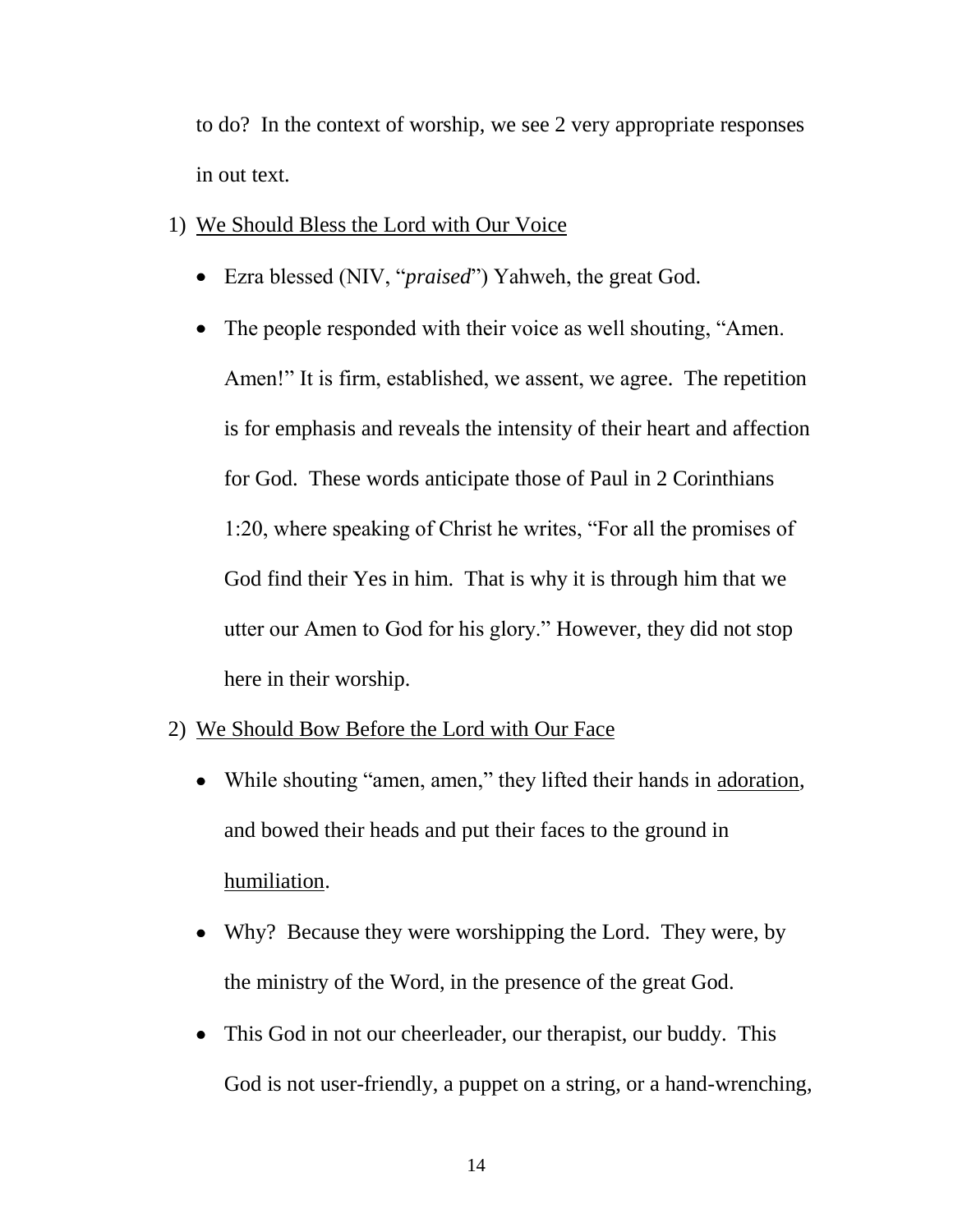nervous and anxiety filled deity wondering what will happen next, fearful that he is not up to the task. No, this is a great and awesome God who inspires the most humble form of worship. This God is lord of Lords and He is King of kings. Stephen Davey, Pastor of Colonial Baptist Church in Cary, N.C., is dead center when he writes, *"Ezra praised God for who God was- the great, the awesome, the sovereign God." There is no revival if you have a little god; a puny god who can be coerced and bribed; a petty god who, like some divine genie, exists to do your will and fulfill your every wish; an understandable god who is not majestic or transcendent; a weak god who can barely keep up with his own creation. Rather, revival comes to the hearts of those who encounter the Triune God in all His splendor, holiness, and might.*

#### IV. Preaching Should Inspire Us to Rejoice in the God Who is Holy 8:9-12

 $\bullet$ I am not a fan of Joel Osteen's preaching or his theology. However, there is something all of us can learn from him, and it is probably one of the reasons he is so popular. It is the power and human longing for hope. As he said in an interview with *U.S. News and World Report*, "I think that my message is just very positive and hopeful, and I think people are looking for that…We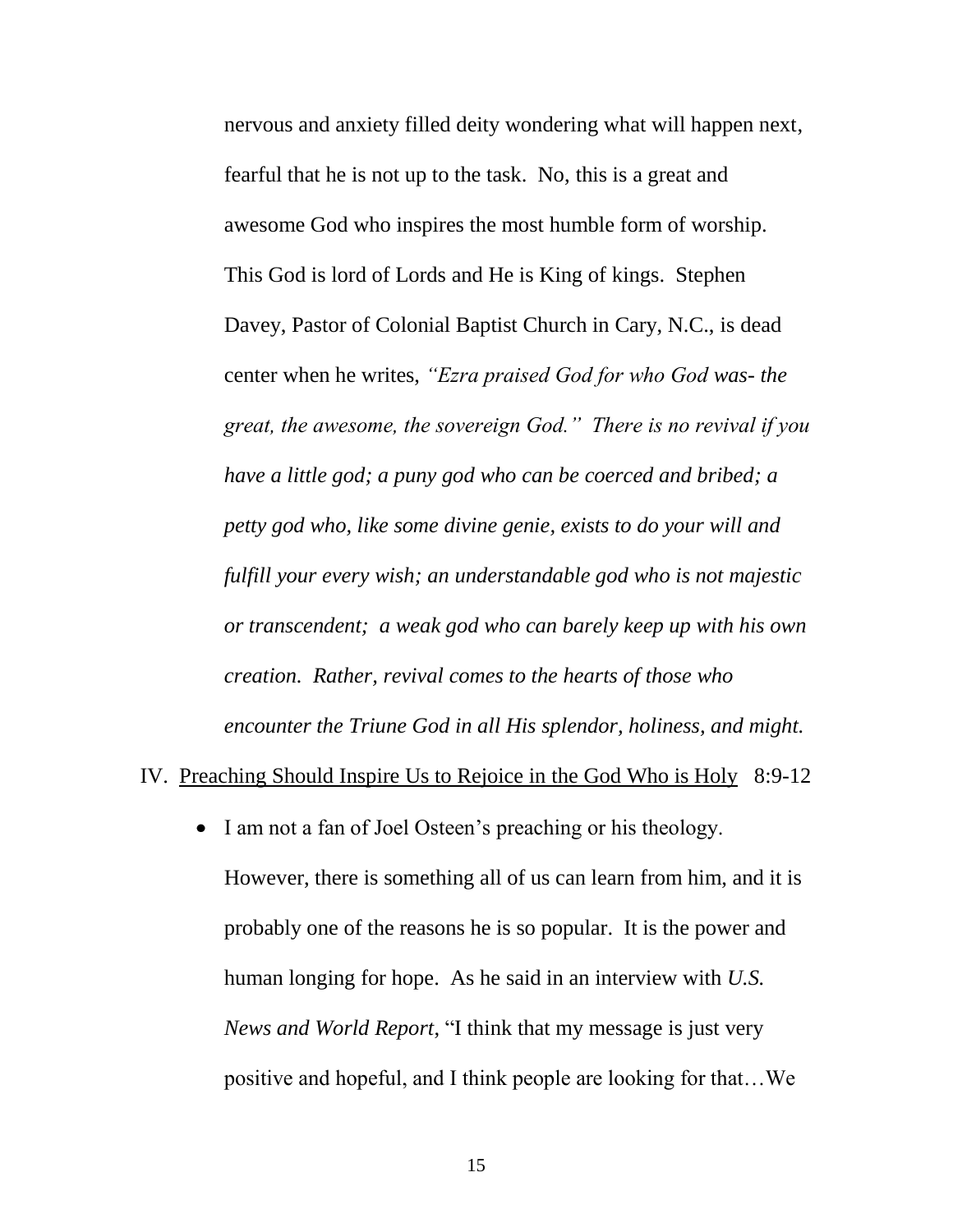try to make [our services] a celebration" (10-3-05). Now, there is a false kind of hope and a true kind of hope. The false kind of hope has no gospel, neglects sin, avoids the talk of a bloody atonement and potentially and tragically will send many to hell with a smile on their face. True hope is rooted in a cross, leads to conviction, ushers in repentance, and will always result in celebration (the joy of the Lord who is our strength).

- 1) Preaching Should Bring Conviction 8:9
	- Broadus wisely points out, "Many persons shrink from the idea of exciting emotions…But while ignorant people often value too highly, or rather too exclusively, the appeal to their feelings, cultivated people are apt to shrink from such appeals quite too much . . . Nevertheless, our feelings about religion are habitually too cold- who can deny it? And any genuine excitement is greatly desirable. Inspired teachers have evidently acted on this principle. Our Lord and the apostles tried not merely to convince their hearers but to incite them to earnest corresponding action, and their language is often surcharged with emotion."(p. 174)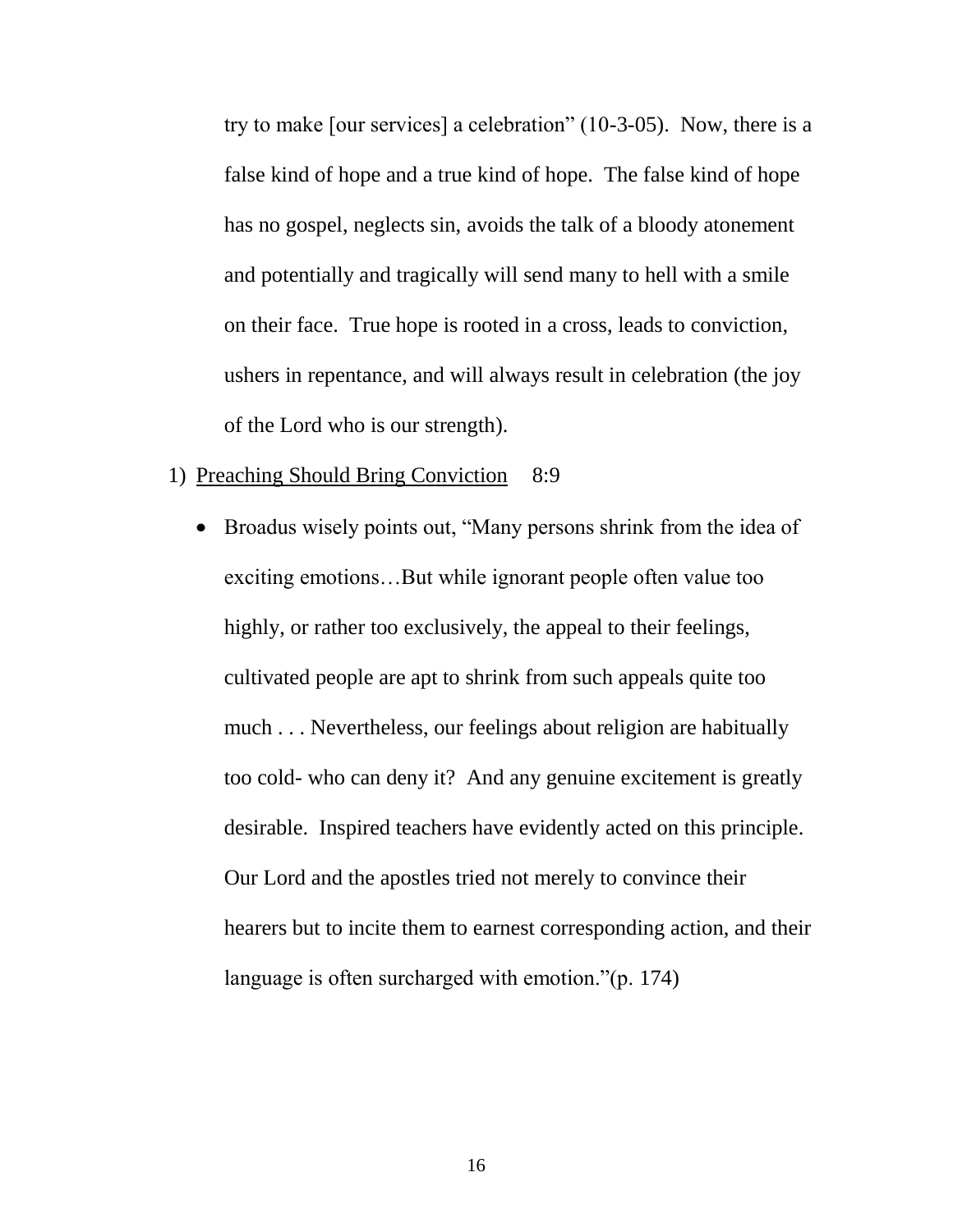- The powerful proclamation of the Word of God will bring people to conviction and repentance. That this was the result cannot be doubted as they were reduced to weeping and mourning as they "heard the words of the Law." The renewal of their commitment to God and His covenant was indeed "a day holy to the Lord." It was also a day of grief and sorrow, a day of brokenness and sadness. John Piper teaches us, "No one cries over missing what they don't want to have." Israel wanted God, His love, His grace, His forgiveness, His presence.
- Preaching that is only positive, happy and filled with "how to plans" of action" will not provide a balanced biblical diet and a healthy, theological lifestyle. Much like cotton candy, it will look good and taste good, but there is no substance and no nutrition. As Hershael York well says, "If some preachers choke their people to death on spiritual meat, other preachers starve their congregation on cotton candy." (p.14) Engaging exposition with a dual focus on theology and application will avoid this dangerous homiletically malady.
- No, we must preach all of the Bible, and conviction of sin will be a necessary and healthy response to its truth. Such preaching will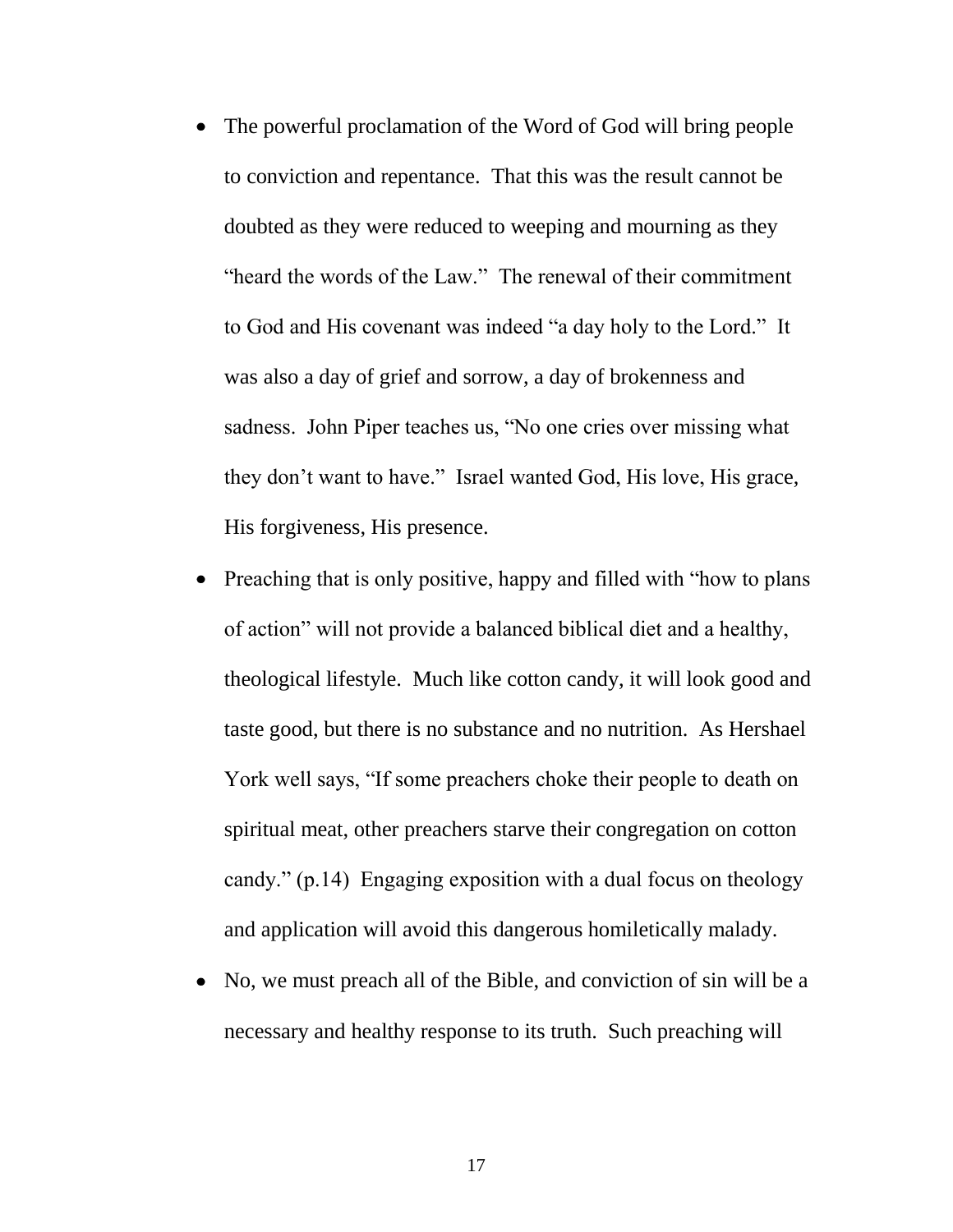bring tears, but it will bring healing to both spiritual indifference and spiritual arrogance.

- 2) Preaching Should Bring Celebration 8:10-12
	- Edward Yamachi well says, "The powerful exposition of the Word of God can [will] bring deep conviction of sin. But, repentance must not degenerate into a self-centered remorse but must issue into joy in God's forgiving goodness (2 Cor. 2:5-11)" (p.725) The people are to move forward and into action out of an assurance of God's gracious forgiveness, a forgiveness found in Messiah Jesus. They are to eat the best (lit. "the fat") and drink the best (the sweetest) an anticipation of the glorious Messianic banquet, the Marriage Supper of the Lamb (Rev. 19:1-10). They are also commanded to share with the poor, with those less fortunate and who have nothing. The grace of God in their lives should move them to be channels of grace to others.
	- In all of this they should remember the uniqueness of the day and not sorrow. Why? Because the joy of the Lord, grounded in God's goodness and forgiveness, is our strength, it will sustain us.
	- The people are told not to mourn  $(v.9)$ , weep  $(v.9)$ , sorrow  $(v.10)$ , or grieve (v.11). Rather they are to reflect on this holy day (v.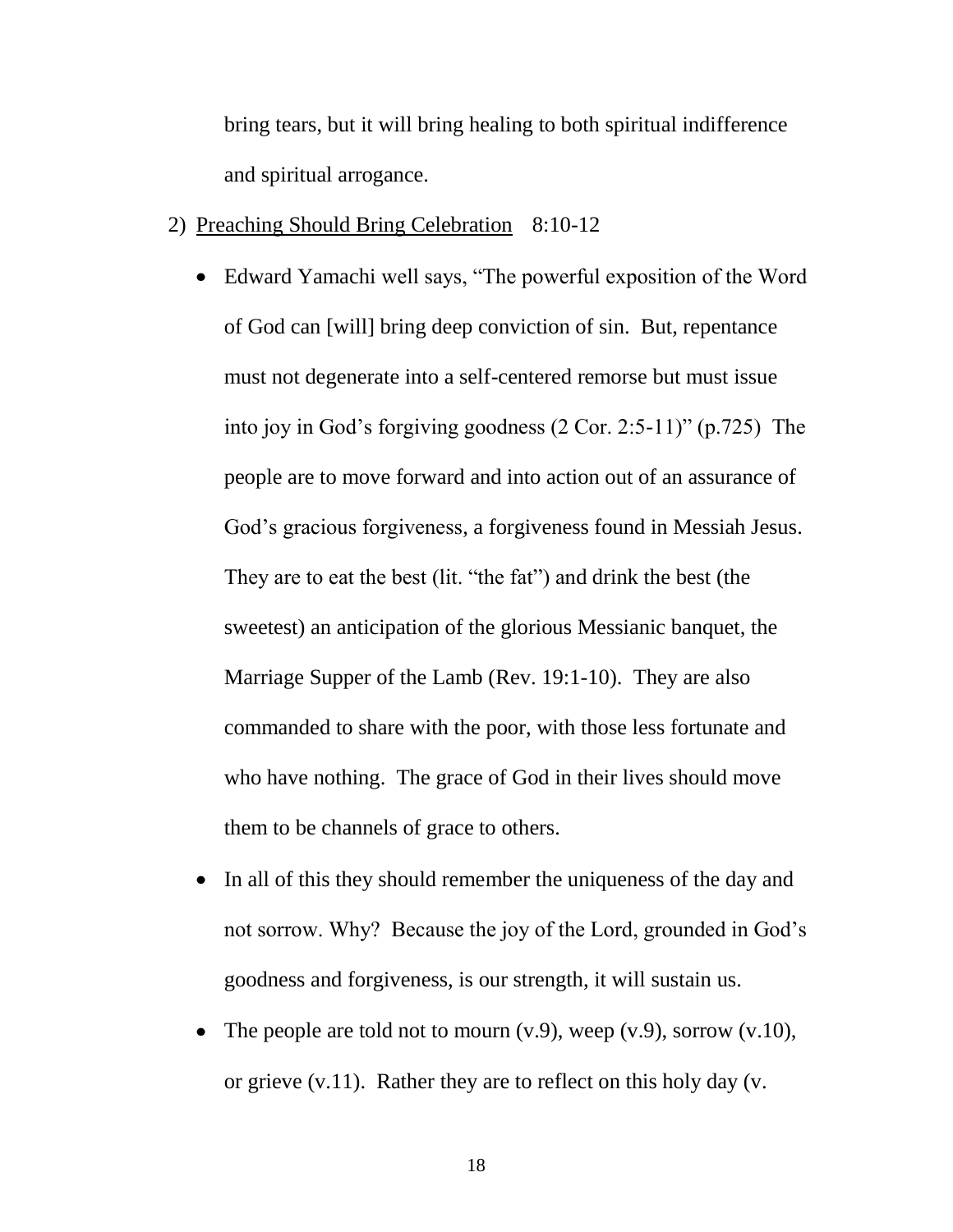9,10,11), eat, drink, rejoice and share with others the blessings they have received from the Lord! How did this happen? What brought about this glorious transformation? Verse 12 concludes with the answer: "because they understood the words that were declared to them."

## Conclusion

• John Broadus, the first professor of homiletics at SBTS said, "To master the Bible is the work of a lifetime, and no haphazard study will ever accomplish it." (p.294). "To interpret and apply his text according to its real meaning is one of the preacher's most sacred duties." (p.24) "When a man who is apt in teaching, whose soul is on fire with the truth which he trusts has saved him and hopes will save others, speaks to his fellow-men, face to face, eye to eye, and electric sympathies flash to and fro between him and his hearers, till they lift each other up, higher and higher, into the intensest thought, and the most impassioned emotion- higher and yet higher, till they are borne as on chariots of fire above the world, --there is a power to move men, to influence character, life, destiny, such as no printed page, radio cabinet, or silver screen can ever possess." (p.3)